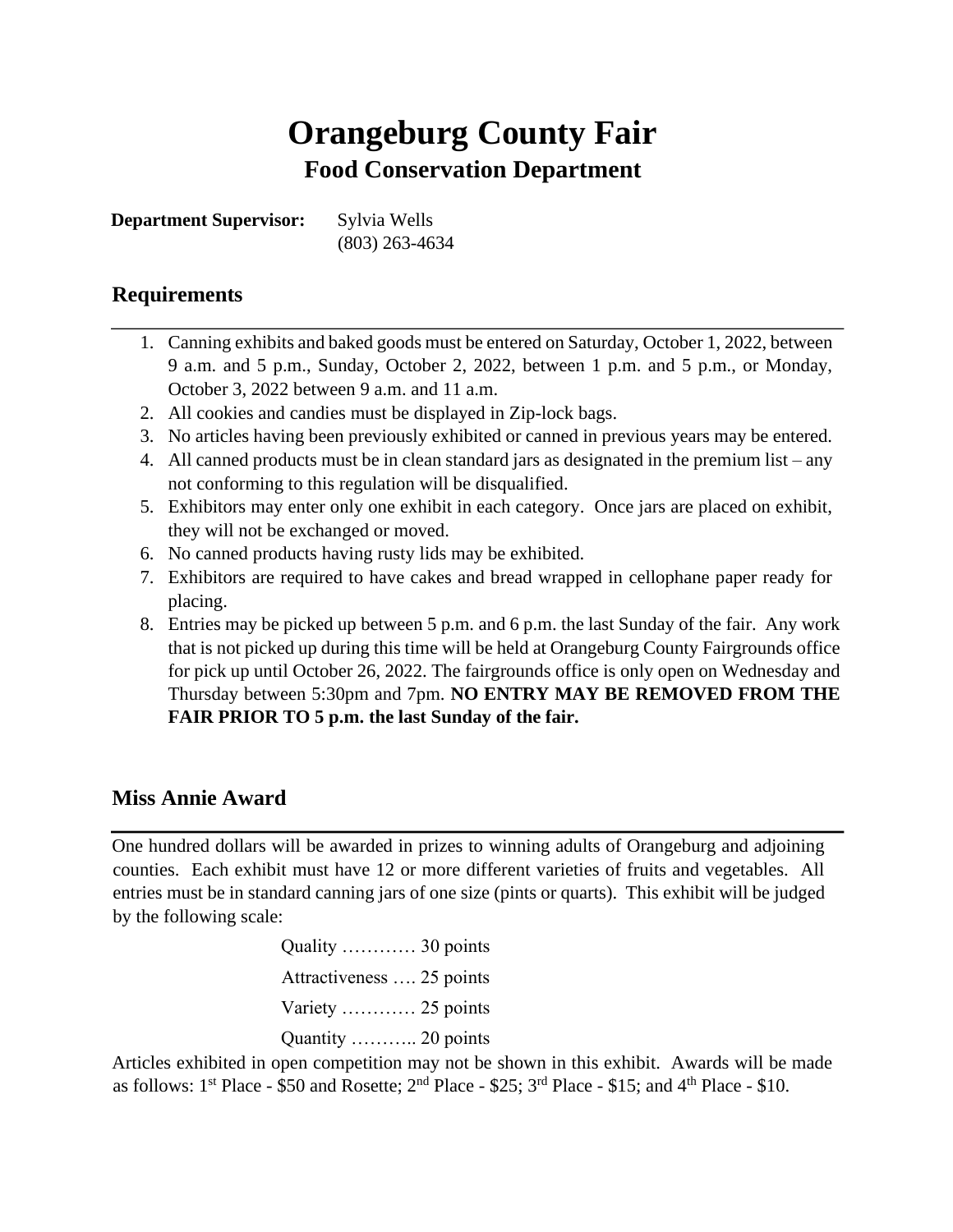## **Do Your Canned Goods Pass This Test?**

## **Overall Appearance:**

 Good proportion of solid to liquid? Full pack with proper headspace? Liquid just covering solid? Free of air bubbles? Free of imperfection – stems, core, seeds? Good seals? Practical pack that is done quickly and easily?

## **Fruits and Vegetables:**

 Pieces uniform in size and shape? Characteristic uniform color? Shape retained – not broken or mushy? Proper maturity?

## **Liquid or Syrup:**

Clear and free of sediment?

## **(1) Fruits and Vegetables**

| A. Appearance (color and clearness)                 | 20 points  |
|-----------------------------------------------------|------------|
| B. Uniformity (size, shape of product)              | 20 points  |
| C. Packing and Filling (head space and air bubbles) | 20 points  |
| D. Maturity (ripe, but not over ripe)               | 20 points  |
| E. Container                                        | 20 points  |
| TOTAL                                               | 100 points |

## (2) **Soft Spreads**

| A. Appearance (color and clearness) | 20 points  |
|-------------------------------------|------------|
| B. Consistency                      | 20 points  |
| C. Uniformity                       | 20 points  |
| D. Flavor                           | 20 points  |
| E. Container and Seal               | 20 points  |
| <b>TOTAL</b>                        | 100 points |
|                                     |            |

## (3) **Pickles**

| A. Appearance (color and clearness)                 | 20 points  |
|-----------------------------------------------------|------------|
| B. Uniformity (size, shape of product)              | 20 points  |
| C. Packing and Filling (head space and air bubbles) | 20 points  |
| D. Maturity (ripe, but not over ripe)               | 20 points  |
| E. Container                                        | 20 points  |
| <b>TOTAL</b>                                        | 100 points |
|                                                     |            |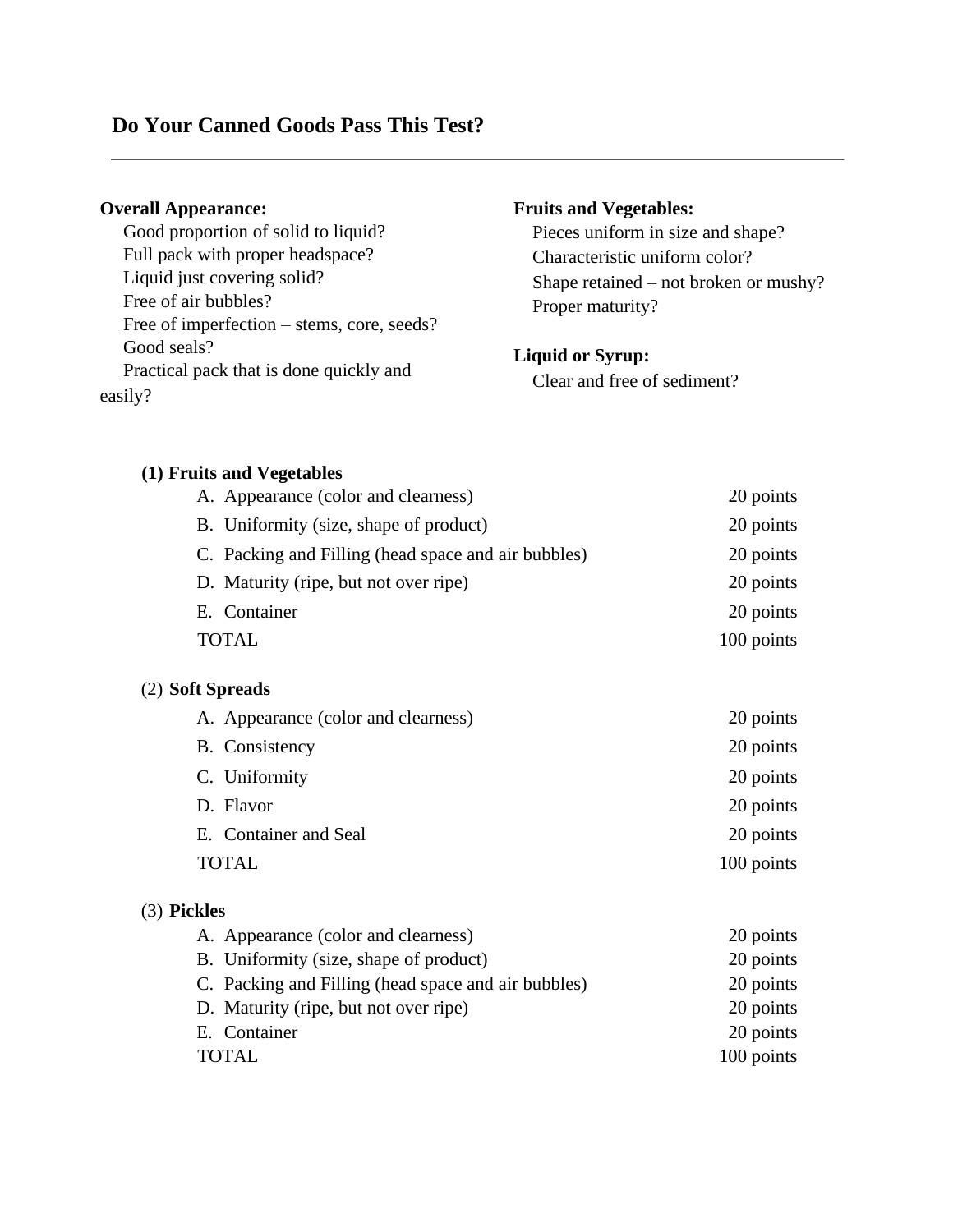## **Open to Extension Homemakers Clubs Only**

The exhibit to consist of 5 jars of one size (pints or quarts) from a club as follow: 2 jars of fruit, 1 jar of tomatoes, 2 jars of vegetables. 1st prize - \$10.00; 2nd prize - \$7.50; 3rd prize - \$5.00; 4th prize - \$4.00; and prizes of \$2.00 each for remaining exhibits.

## **Special Prize - Adults Only**

Exhibit to consist of 4 quart jars - 2 jars fruit and 2 jars vegetables. 1st prize - \$7.50; 2nd prize - \$5.00; 3rd prize - \$3.00; and prizes of \$2.00 each for remaining exhibits.

# **King Arthur**

Please see each company's paperwork for further information.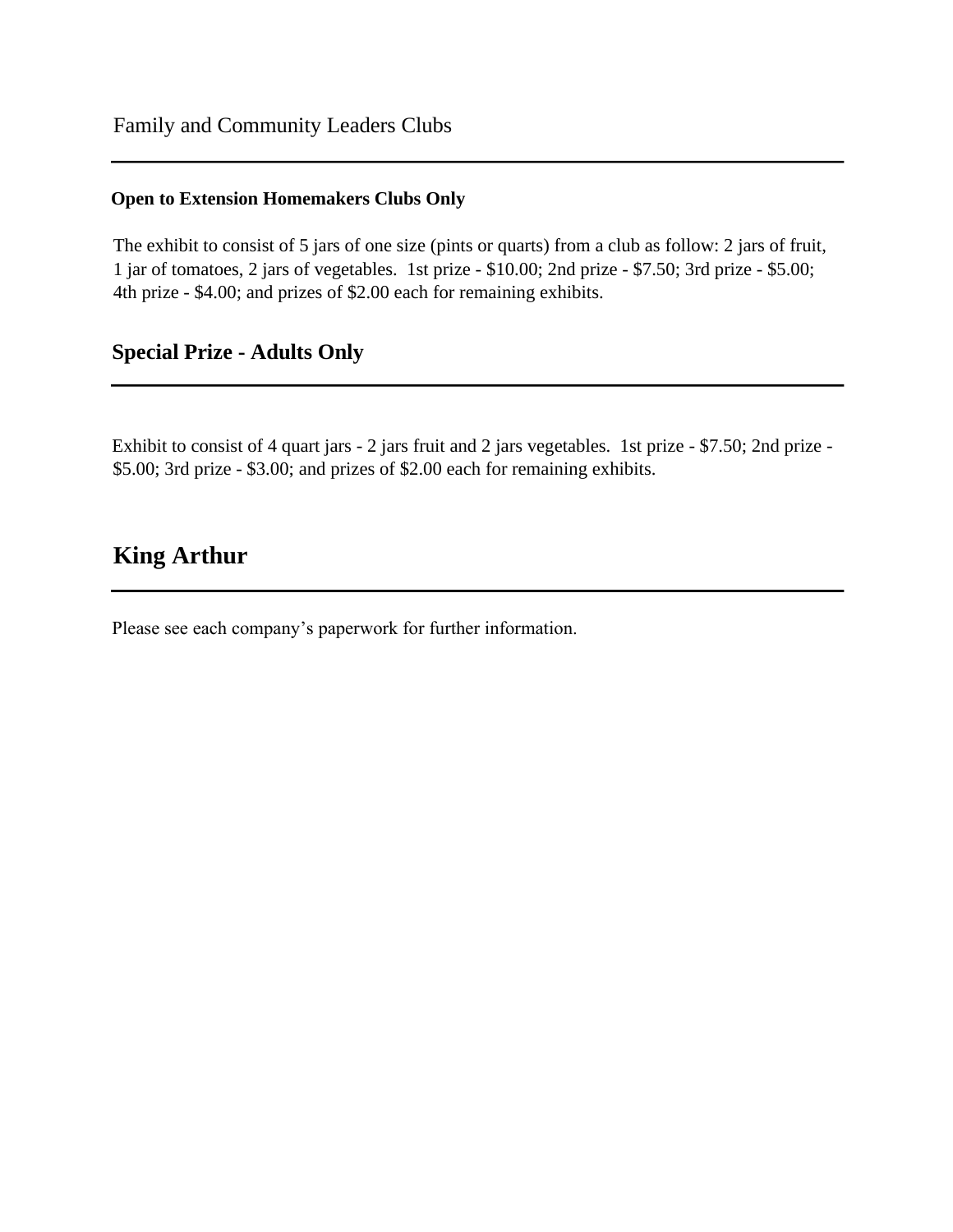# **Canned Goods for Adults**

(Standard Canning Jar - Heat Sealed - No Paraffin) 1st prize - \$3.00; 2nd prize - \$2.00; 3rd prize - \$1.00

#### **Fruits (Standard Quart or Pint)**

- 1. Peaches
- 2. Pears
- 3. Apples
- 4. Figs
- 5. Blackberries
- 6. Blueberries
- 7. Applesauce
- 8. Other Fruit

### **Vegetables (Standard Quart or Pint)**

- 9. Okra
- 10. Tomatoes
- 11. Carrots
- 12. String beans
- 13. Beets
- 14. Field Peas
- 15. English Peas
- 16. Squash
- 17. Sauerkraut
- 18. Butterbeans
- 19. Corn
- 20. Other Vegetables

#### **Pickles (Standard Quarts or Jars)**

- 21. Cucumber (cut)
- 22. Cucumber (whole)
- 23. Beet
- 24. Artichoke
- 25. Green Tomato
- 26. Pear
- 27. Okra
- 28. Green Beans
- 29. Squash
- 30. Peach
- 31. Watermelon
- 32. Onion
- 33. Chow Chow
- 34. Bread and Butter
- 35. Pepper
- 36. Jalapeño
- 37. Zucchini
- 38. Pimento
- 39. Other Pickles

### **Relishes (Standard Quart or Pint)**

- 40. Pepper
- 41. Chili Sauce
- 42. Cucumber
- 43. Tomato/Catsup
- 44. Artichoke
- 45. Pear
- 46. Corn
- 47. Summer Salsa
- 48. Other Relishes

#### **Jams (Standard Quart or Pint)**

- 49. Pear Honey
- 50. Peach
- 51. Plum
- 52. Blackberry
- 53. Apple
- 54. Strawberry 55. Grape
- 56. Other Jams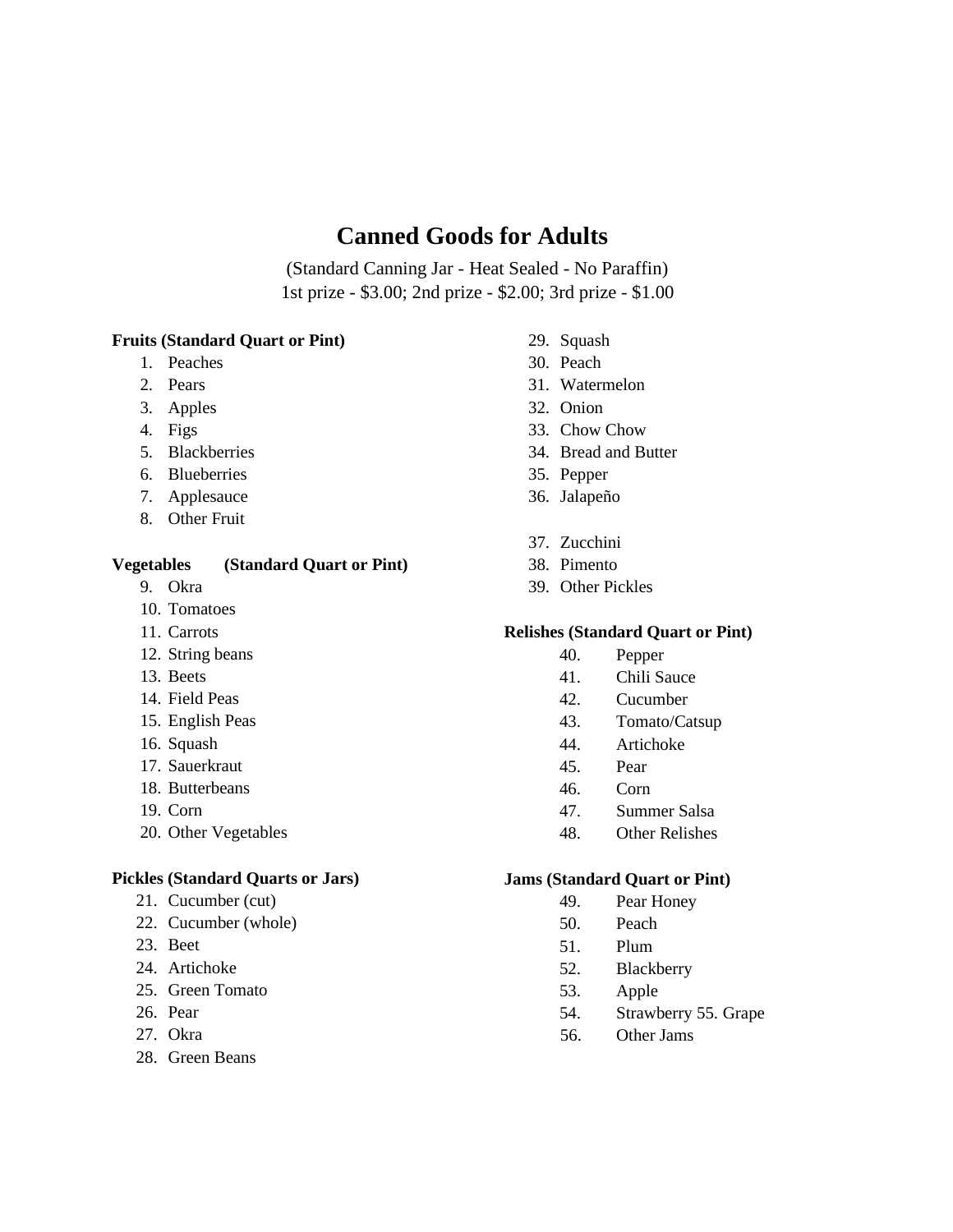### **Preserves (Standard Quart or Pint)**

- 57. Plum
- 58. Fig
- 59. Pear
- 60. Peach
- 61. Watermelon
- 62. Strawberry
- 63. Grape
- 64. Apricot
- 65. Nectarine
- 66. Other Preserves

#### **Conserves (Standard Quart or Pint)**

- 67. Peach
- 68. Pea
- 69. Apple
- 70. Fig
- 71. Grape Chutney
- 72. Marmalade
- 73. Other Conserves

### **Jellies (In Standard Glasses or Pints)**

- 75. Strawberry
- 76. Blackberry
- 77. Grape
- 78. Apple
- 79. Plum
- 80. Crabapple

#### 81. Pepper

82. Other Jellies

## **Juices (In Standard Glasses or Pints)**

- 83. Blackberry
- 84. Tomato
- 85. Grape
- 86. Wines, Cordials

#### **Fruit Butter (Standard Quarts or Pints)**

- 87. Apple
- 88. Peach
- 89. Other Fruit Butter

### **Honey and Syrup (Should be in Sterile Canning Jars but NO Processing is needed)**

- - 90. Syrup
- 91. Comb Honey
- 92. Strained Honey

#### **Eggs**

93. 1 Dozen Eggs - Uniform Size and Color

#### **Miscellaneous**

94. Miscellaneous Items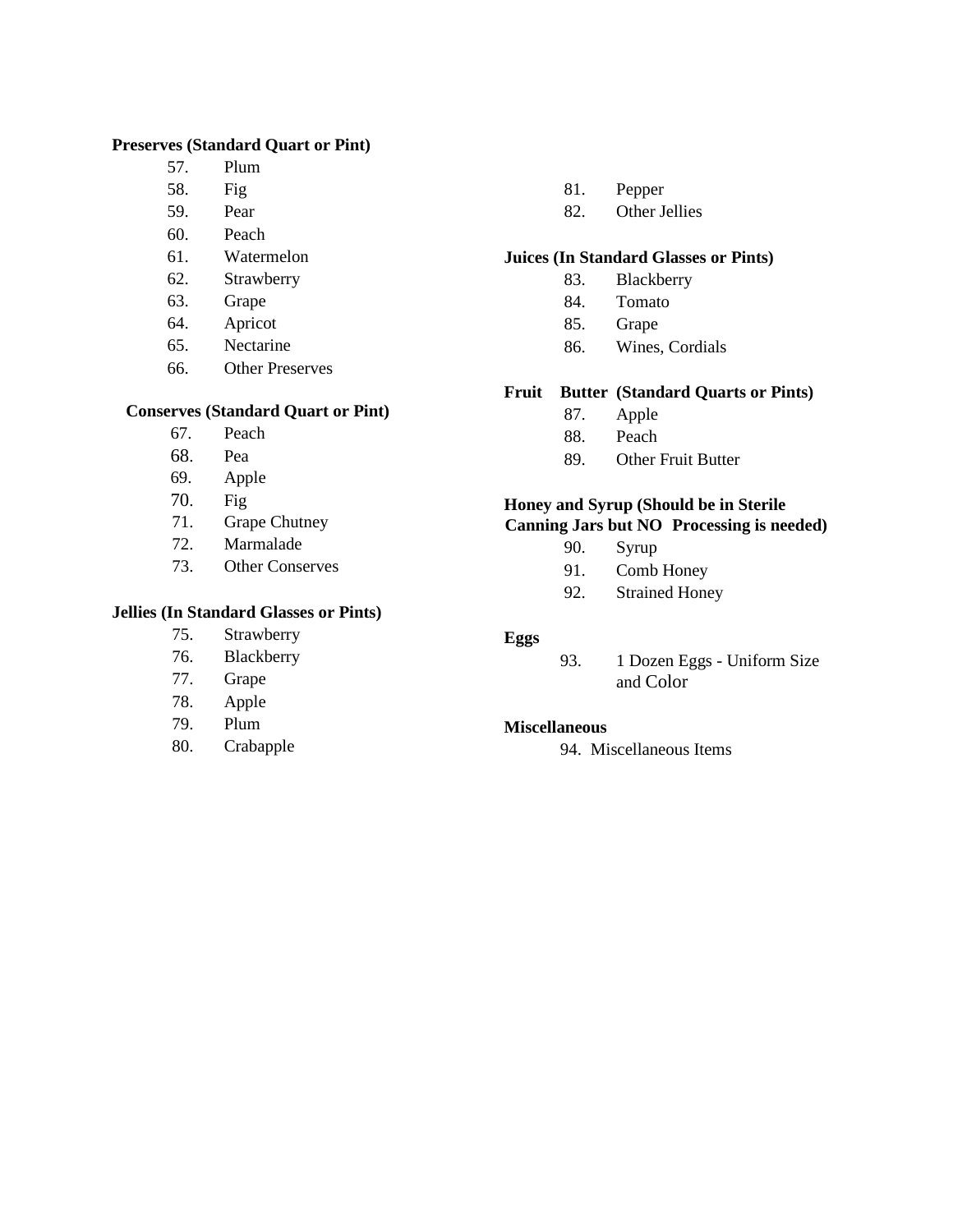

# **KING ARTHUR FLOUR BAKING CONTEST**

www.kingarthurflour.com

King Arthur Flour is looking for your best and most delicious frosted cupcake. Be sure and make them from scratch - no cake mixes or prepared frostings allowed. Creativity is strongly encouraged so get baking with King Arthur Flour and you could be the blue ribbon winner!

**ENTRY DEADLINE:** MONDAY, October 3, 2022 BY 11:00 A.M. **DATE OF CONTEST**: MONDAY, October 3, 2022 AT 2:00 P.M.

## **PRIZES:**

1st place: \$30 gift certificate to the Baker's Catalogue/[kingarthurflour.com](http://kingarthurflour.com/) 2nd place: King Arthur Flour Baker's Companion Cookbook 3rd place: King Arthur Flour Standard Bread Loaf Pan

1st, 2nd, and 3rd place winners will also receive ribbons.

## **CONTEST RULES**

1. Cupcakes **must** use King Arthur Flour and be made from scratch. No cake mixes or prepared frostings.

- 2. Judging will be based on: Taste (50%), Creativity (25%), and Texture (25%).
- 3. Contestants may submit more than one type of cupcake, but only one entry per participant can win.
- 4. This contest is open to amateur bakers of all ages.
- 5. Fair committee selects judges; judges' decisions are final.
- 6. Entry will need to serve 3 judges.
- 7. No team entries, this contest is for individual competition.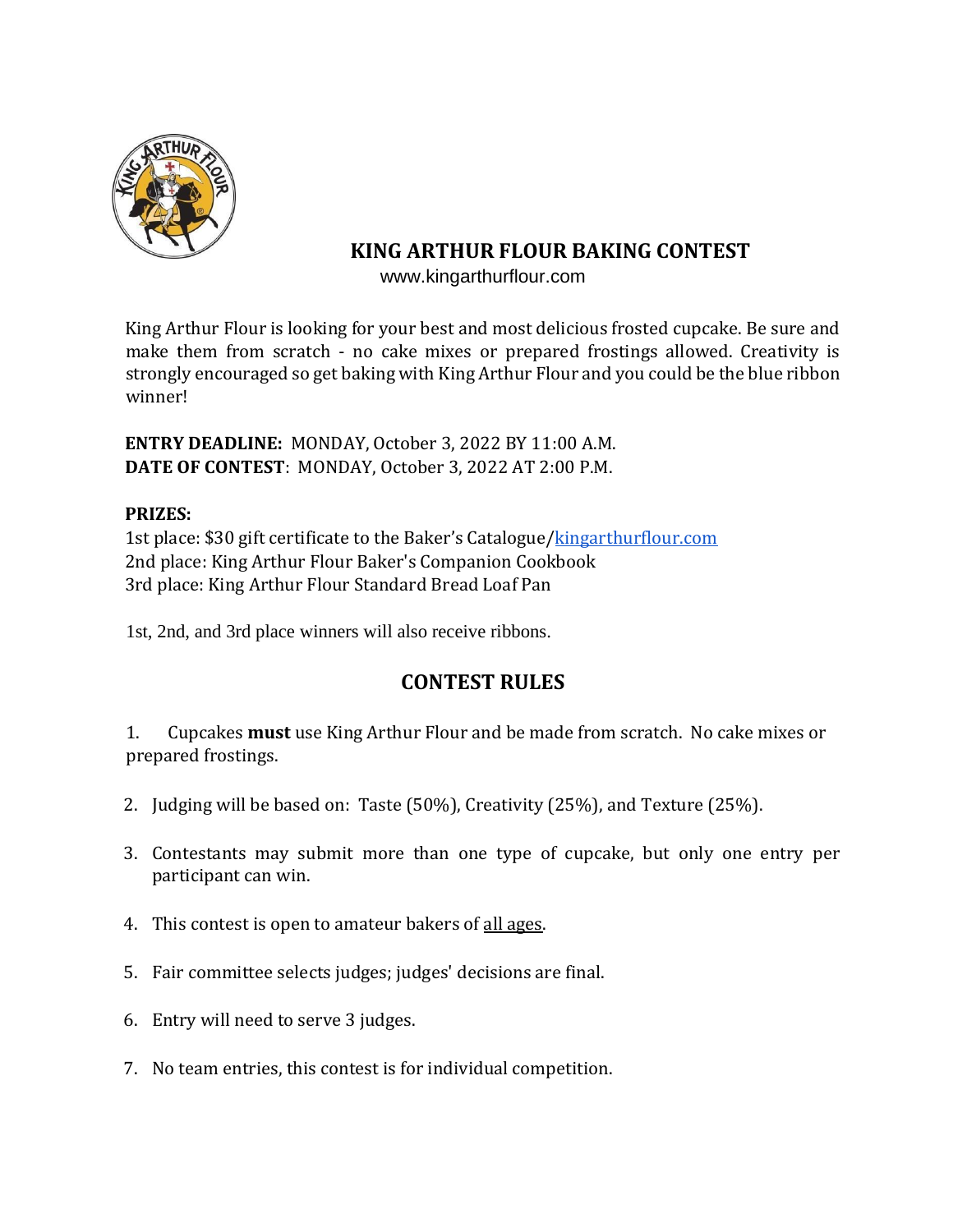- 8. The cooking contest coordinator and/or contest sponsor reserves the right to make any changes or decisions prior to or during the contest as deemed necessary. Their decision will be final.
- 9. King Arthur Flour is widely available in local grocery stores. For product information, recipe ideas, and store locations go to: www.kingarthurflour.com

## **DAY OF CONTEST**

- 1. Entries will be received from SUNDAY, October 2, 2022, 1:00pm 4:00pm and MONDAY, October 3, 2022, 9:00am – 11:00am in the Exhibit Building.
- 2. Judging will begin at 2:00 P.M. on MONDAY, October 3, 2022.
- 3. Entries may be brought in any type of container (preferably disposable). Orangeburg County Fair shall not be responsible any loss or damaged containers.
- 4. Entries must be prepared at home.
- 5. If you have any questions or concerns, please contact that fair office at (803) 534-0358 or via email orangeburgfair@gmail.com.



**KING ARTHUR FLOUR CUPCAKE BAKING CONTEST** www.kingarthurflour.com

## **ENTRY FORM KING ARTHUR FLOUR BAKING CONTEST**

| TELEPHONE NUMBER: National Contract of the Number of Telephone Contract of the Number of Telephone Contract of |
|----------------------------------------------------------------------------------------------------------------|
|                                                                                                                |

Send to: Orangeburg County Fair, PO Box 726, Orangeburg, SC 29116 or submit with entry.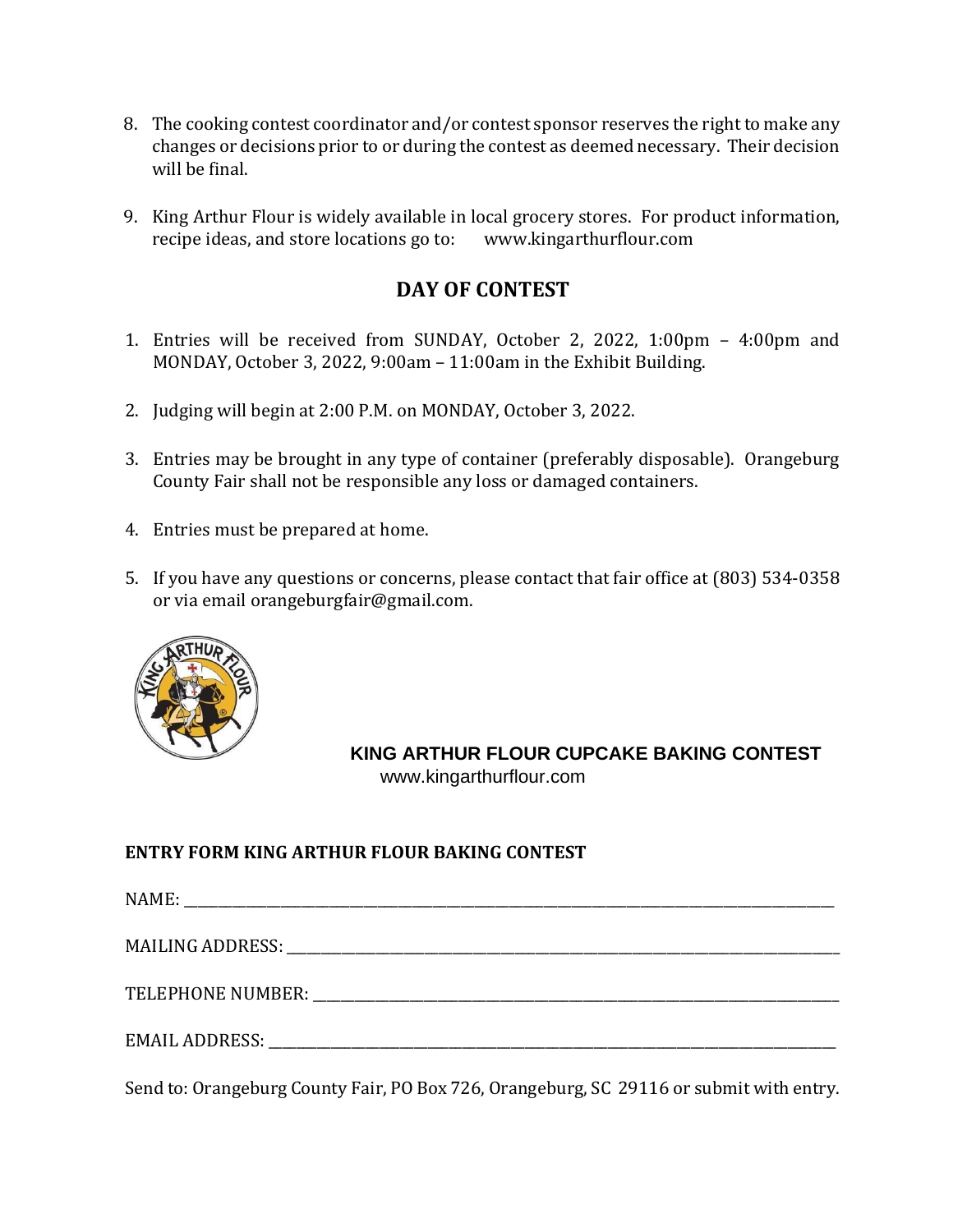# **YOUTH**

# **OPEN TO ALL YOUTH**

| Ages 9 – 19 | 1 <sub>5</sub> | 2 <sub>ND</sub> | 3 <sub>RD</sub> |
|-------------|----------------|-----------------|-----------------|
|             | \$3.00         | \$2.00          | \$1.00          |

(Food Preservation – Standard Canning Jars – Heat Sealed – No Paraffin)

#### **FRUITS**

- 1. Apples
- 2. Figs
- 3. Peaches
- 4. Pears
- 5. Blueberries
- 6. Blackberries
- 7. Other Fruit

#### **VEGETABLES**

- 8. String Beans
- 9. Okra
- 10. Beets
- 11. Squash
- 12. Carrots
- 13. Tomatoes
- 14. Field Peas
- 15. English Peas
- 16. Other Vegetables

#### **PICKLES**

- 17. Cucumber
- 18. Mixed
- 19. Beet
- 20. Peach
- 21. Chow Chow
- 22. Artichoke
- 23. Green Tomatoes
- 24. Bread & Butter

25. Corn Relish 26. Other Pickles

#### **PRESERVES**

- 27. Fig
- 28. Peaches
- 29. Pear
- 30. Strawberry
- 31. Grape
- 32. Plum
- 33. Other Preserves

### JAMS

- 34. Peach
- 35. Blackberry
- 36. Strawberry
- 37. Pear Honey
- 38. Other Jam

### **JELLY**

- 39. Grape
- 40. Plum
- 41. Apple
- 42. Peach
- 43. Blackberry
- 44. Other Jelly
- 45. Miscellaneous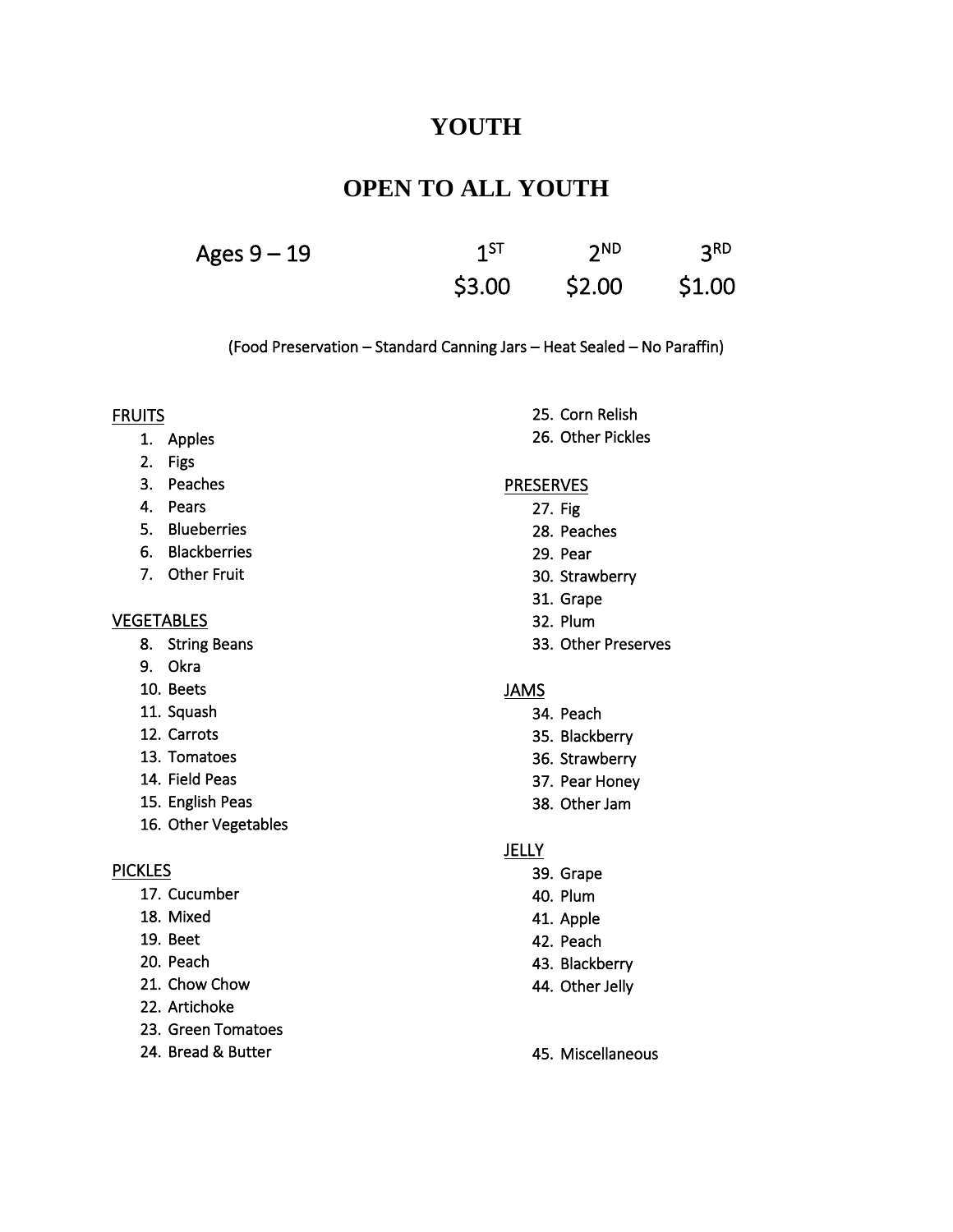# **JUNIOR/YOUTH CATEGORY**

(Age 15 or under as of October 5, 2019)

## **KING ARTHUR FLOUR FROSTED CUPCAKES**

## **25 – King Arthur Cupcakes**

1 – MUST use King Arthur Flour.

2. Three Cupcakes per entry.

3. Taste: 50 points Appearance: 25 points Texture: 25 points **Total: 100 points**

**ENTRY DEADLINE:** MONDAY, October 3, 2022 BY 11:00 A.M. **DATE OF CONTEST**: MONDAY, October 3, 2022 AT 2:00 P.M.

## **PRIZES:**

1st place: \$30 gift certificate to the Baker's Catalogue/[kingarthurflour.com](http://kingarthurflour.com/) 2nd place: King Arthur Flour Baker's Companion Cookbook 3rd place: King Arthur Flour Standard Bread Loaf Pan

1st, 2nd, and 3rd place winners will also receive ribbons.

## **CONTEST RULES**

- 1. Cupcakes **must** use King Arthur Flour and be made from scratch. No cake mixes or prepared frostings.
- 2. Judging will be based on: Taste (50%), Creativity (25%), and Texture (25%).
- 3. Contestants may submit more than one type of cupcake, but only one entry per participant can win.
- 4. This contest is open to amateur bakers of all ages.
- 5. Fair committee selects judges; judges' decisions are final.
- 6. Entry will need to serve 3 judges.
- 7. No team entries, this contest is for individual competition.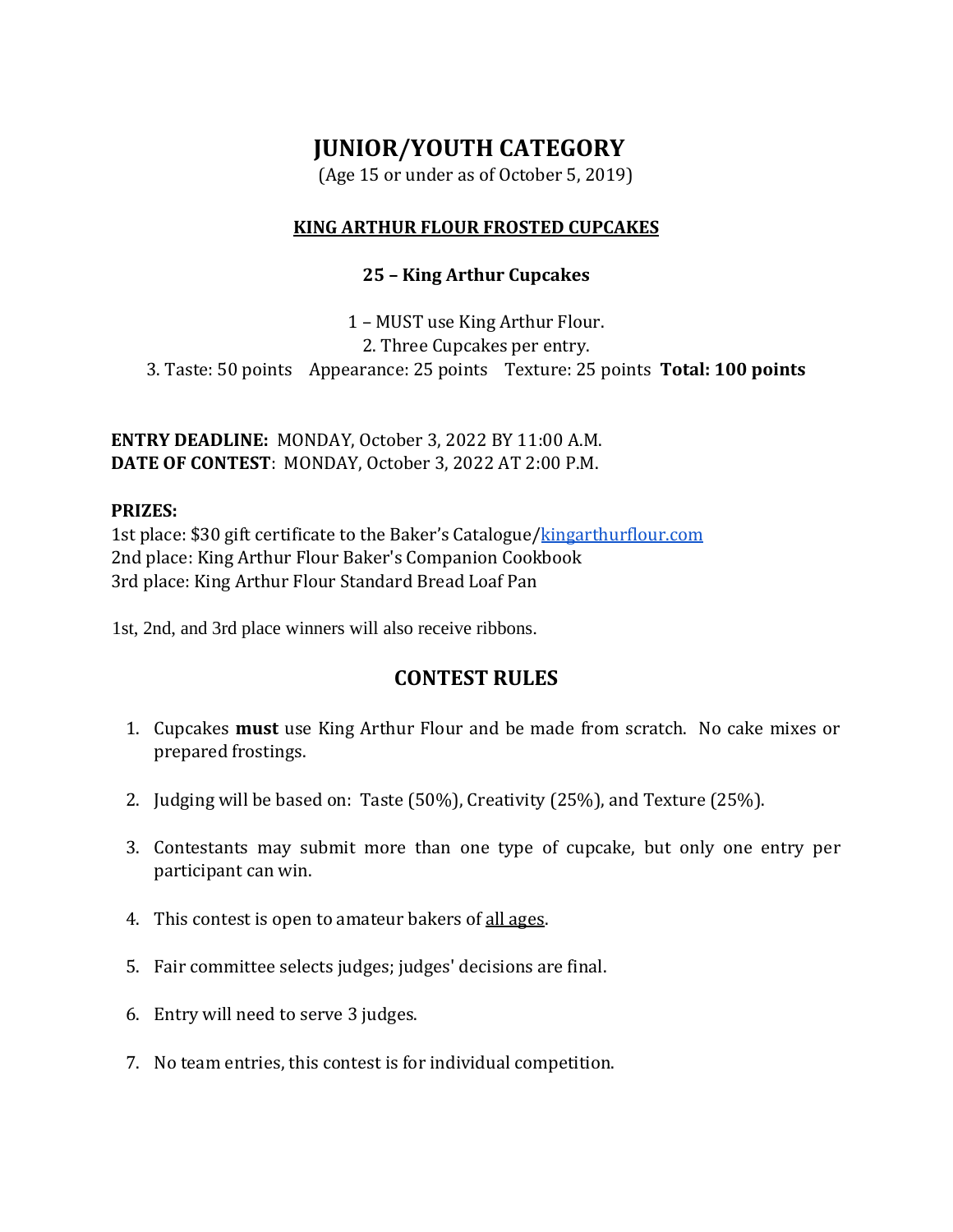- 8. The cooking contest coordinator and/or contest sponsor reserves the right to make any changes or decisions prior to or during the contest as deemed necessary. Their decision will be final.
- 9. King Arthur Flour is widely available in local grocery stores. For product information, recipe ideas, and store locations go to: www.kingarthurflour.com

## **DAY OF CONTEST**

- 1. Entries will be received from SUNDAY, October 2, 2022, 1:00pm 4:00pm and MONDAY, October 3, 2022, 9:00am – 11:00am in the Exhibit Building.
- 2. Judging will begin at 2:00 P.M. on Monday, October 3, 2022.
- 3. Entries may be brought in any type of container (preferably disposable). Orangeburg County Fair shall not be responsible any loss or damaged containers.
- 4. Entries must be prepared at home.
- 5. If you have any questions or concerns, please contact that fair office at (803) 534-0358 or via email orangeburgfair@gmail.com.



**KING ARTHUR FLOUR CUPCAKE BAKING CONTEST** www.kingarthurflour.com

## **ENTRY FORM KING ARTHUR FLOUR BAKING CONTEST**

Send to: Orangeburg County Fair, PO Box 726, Orangeburg, SC 29116 or submit with entry.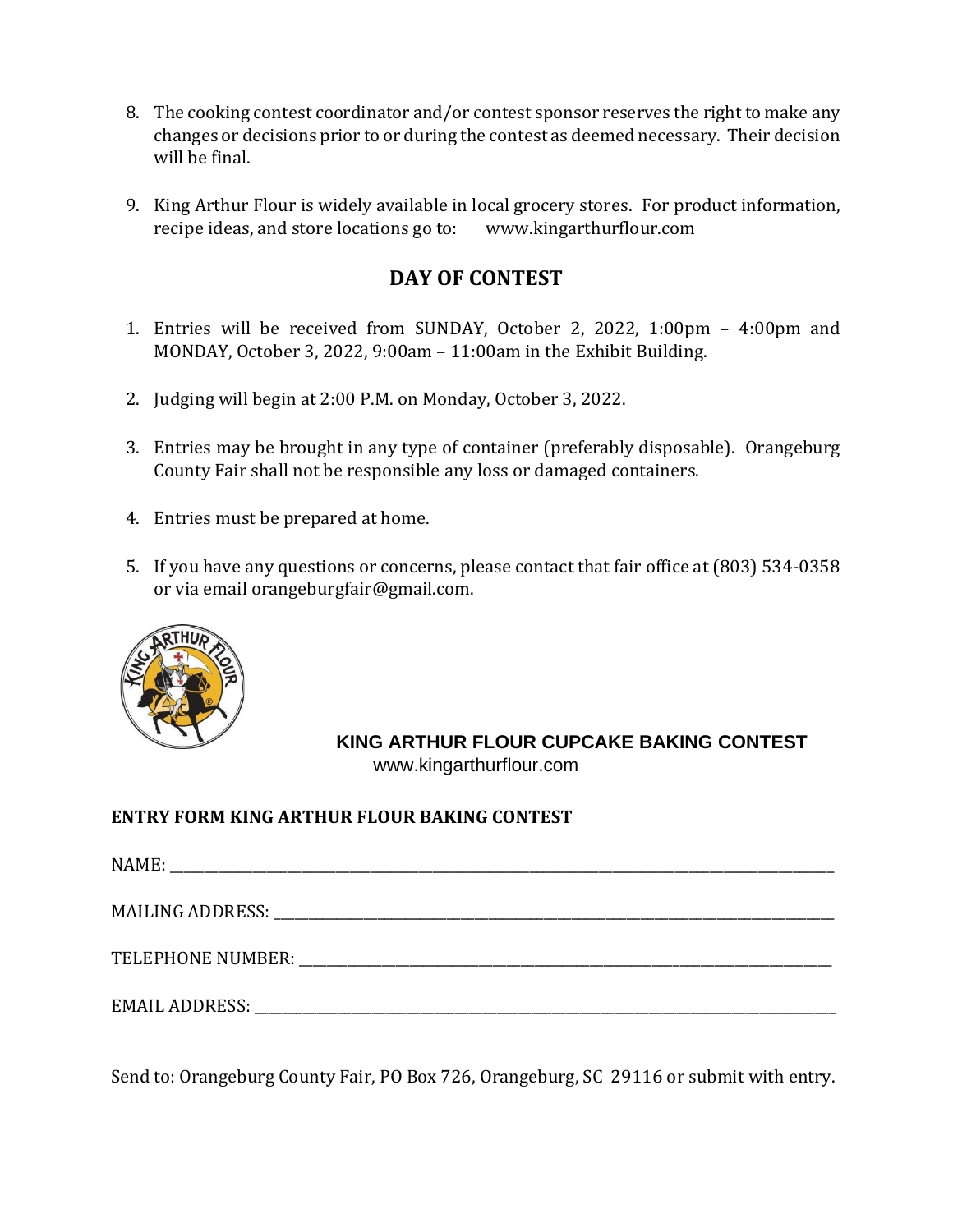# **4-H and YOUTH FOODS**

# **Work must be done by YOUTH (Ages 9 thru 19)**

| <b>CANDY</b>                                                                                                                                             |                                                                  | 1 <sup>ST</sup> | 2 <sub>ND</sub> | 3 <sub>RD</sub> |
|----------------------------------------------------------------------------------------------------------------------------------------------------------|------------------------------------------------------------------|-----------------|-----------------|-----------------|
| 1.<br>2.<br>Divinity Fudge - 12 pieces<br>3. Other                                                                                                       | Chocolate Fudge - 12 pieces ----------------------------- \$2.00 |                 | \$1.50          | \$1.00          |
| <b>BREAD</b><br>4. Rolls $-12$<br>5. Cookies - 12                                                                                                        |                                                                  |                 |                 |                 |
| <b>CAKE</b>                                                                                                                                              |                                                                  |                 |                 |                 |
| 7. Caramel<br>8. Pound                                                                                                                                   |                                                                  |                 | \$4.00          | \$3.00          |
| 9. Chocolate                                                                                                                                             |                                                                  |                 |                 |                 |
|                                                                                                                                                          |                                                                  |                 | \$8.00          | \$5.00          |
| 11. Decorative Cakes                                                                                                                                     |                                                                  |                 |                 |                 |
|                                                                                                                                                          |                                                                  |                 | \$4.00          | \$3.00          |
| <b>PIES</b>                                                                                                                                              |                                                                  |                 |                 |                 |
| 14. Cherry<br>15. Coconut Custard<br>16. Lemon Meringue<br>17. Pecan<br>18. Pumpkin<br>19. Sweet Potato<br>20. Chocolate<br>21. Cheese Cake<br>22. Other |                                                                  |                 |                 |                 |
|                                                                                                                                                          |                                                                  |                 |                 |                 |

**KING ARTHUR CUPCAKES** – See next page for information and prizes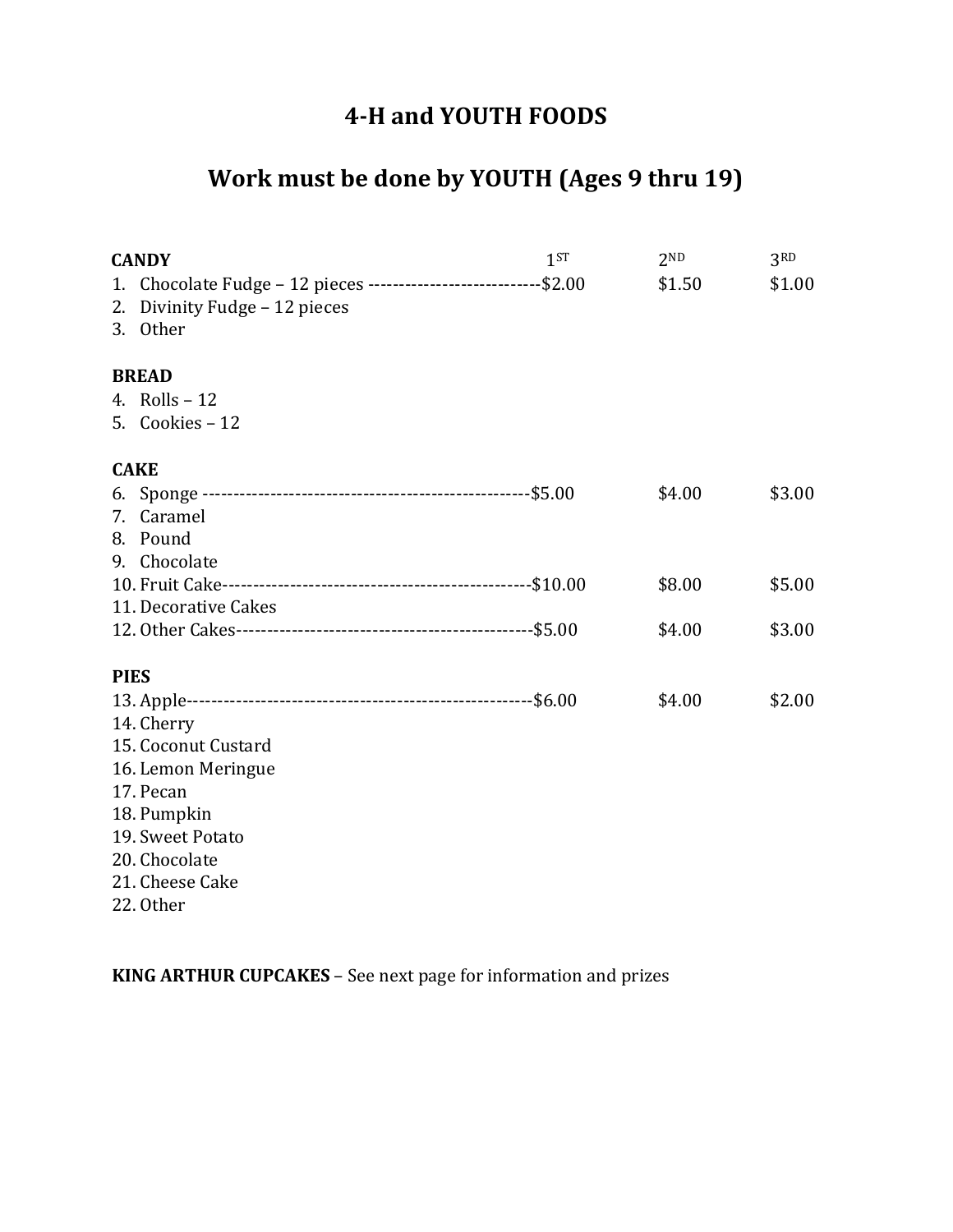# **BAKED PREPARED FOOD DEPARTMENT**

# ADULT – GENERAL – OPEN TO ALL HOMEMAKERS

# **YEAST BREAD SCORE CARD**

# **Exterior**

| Uniform Browning of Crust (for Bread and Rolls) or Attractiveness10 Points |  |
|----------------------------------------------------------------------------|--|
|                                                                            |  |
|                                                                            |  |
|                                                                            |  |
|                                                                            |  |

# **Interior**

## **Bread**

|                | 1st | $2nd$ $2rd$ |        |
|----------------|-----|-------------|--------|
|                |     | \$2.00      | \$1.00 |
| 2. Rolls $-12$ |     |             |        |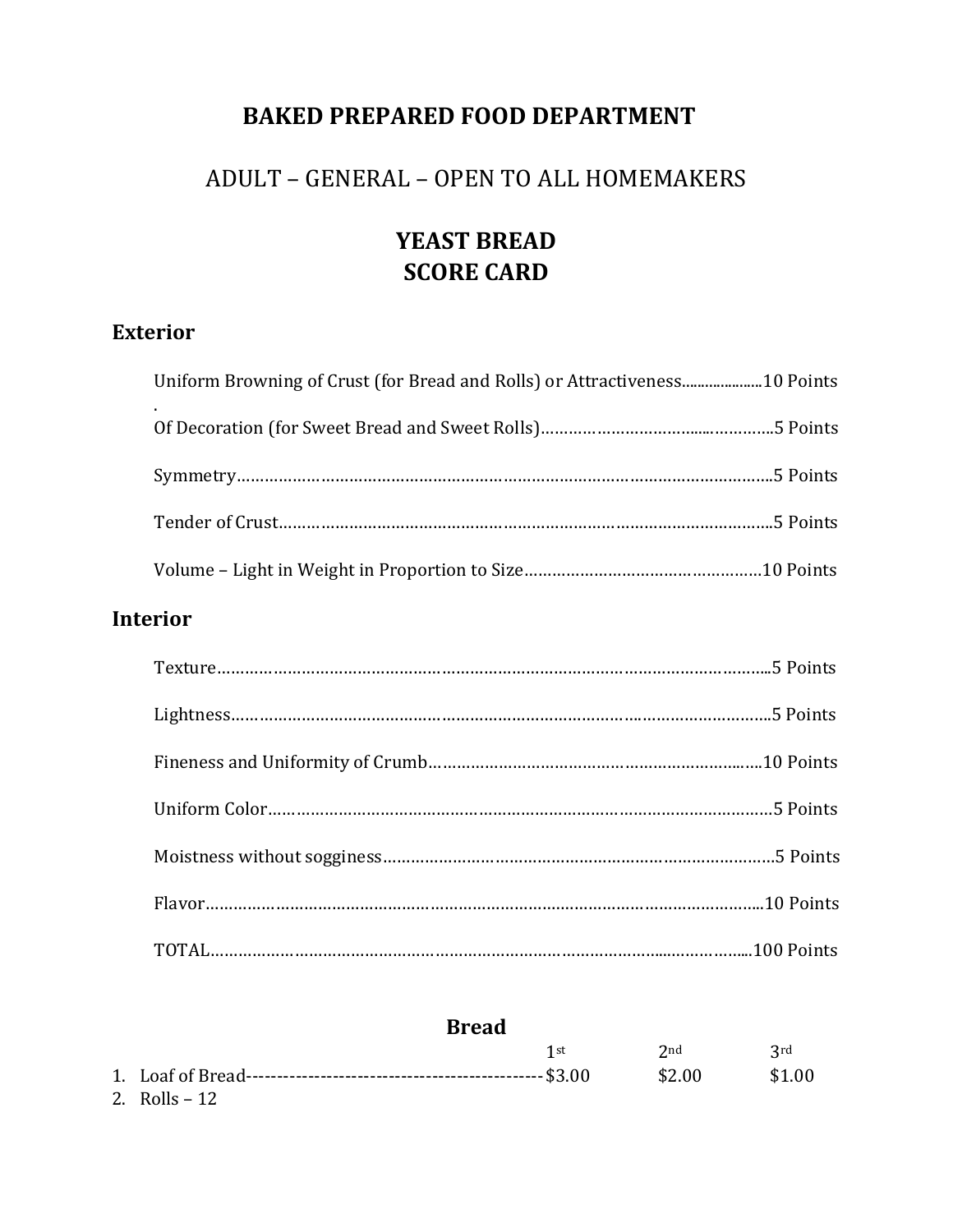# **Cake Score Card**

| <b>CAKES</b><br>4.<br>6. Pound<br>Chocolate Layer<br>7.<br>Caramel Layer<br>8. | 1 <sup>st</sup>                                         | 2 <sub>nd</sub><br>\$1.50<br>\$8.00<br>\$4.00 | 3rd<br>\$1.00<br>\$5.00<br>\$3.00 |
|--------------------------------------------------------------------------------|---------------------------------------------------------|-----------------------------------------------|-----------------------------------|
| 9. Carrot Cake                                                                 |                                                         | \$4.00<br>\$8.00                              | \$3.00<br>\$5.00                  |
|                                                                                | <b>CANDIES</b><br><b>12 Pieces</b><br><b>Score Card</b> |                                               |                                   |
|                                                                                |                                                         |                                               |                                   |
|                                                                                |                                                         |                                               |                                   |
|                                                                                |                                                         |                                               |                                   |
|                                                                                |                                                         |                                               |                                   |
| <b>CANDY</b><br>11. Fudge Candy - 12 pieces<br>12. Divinity Fudge<br>13. Mints | 1 <sup>st</sup><br>\$2.00                               | 2 <sub>nd</sub><br>\$1.50                     | 3rd<br>\$1.00                     |

14. Other Candies